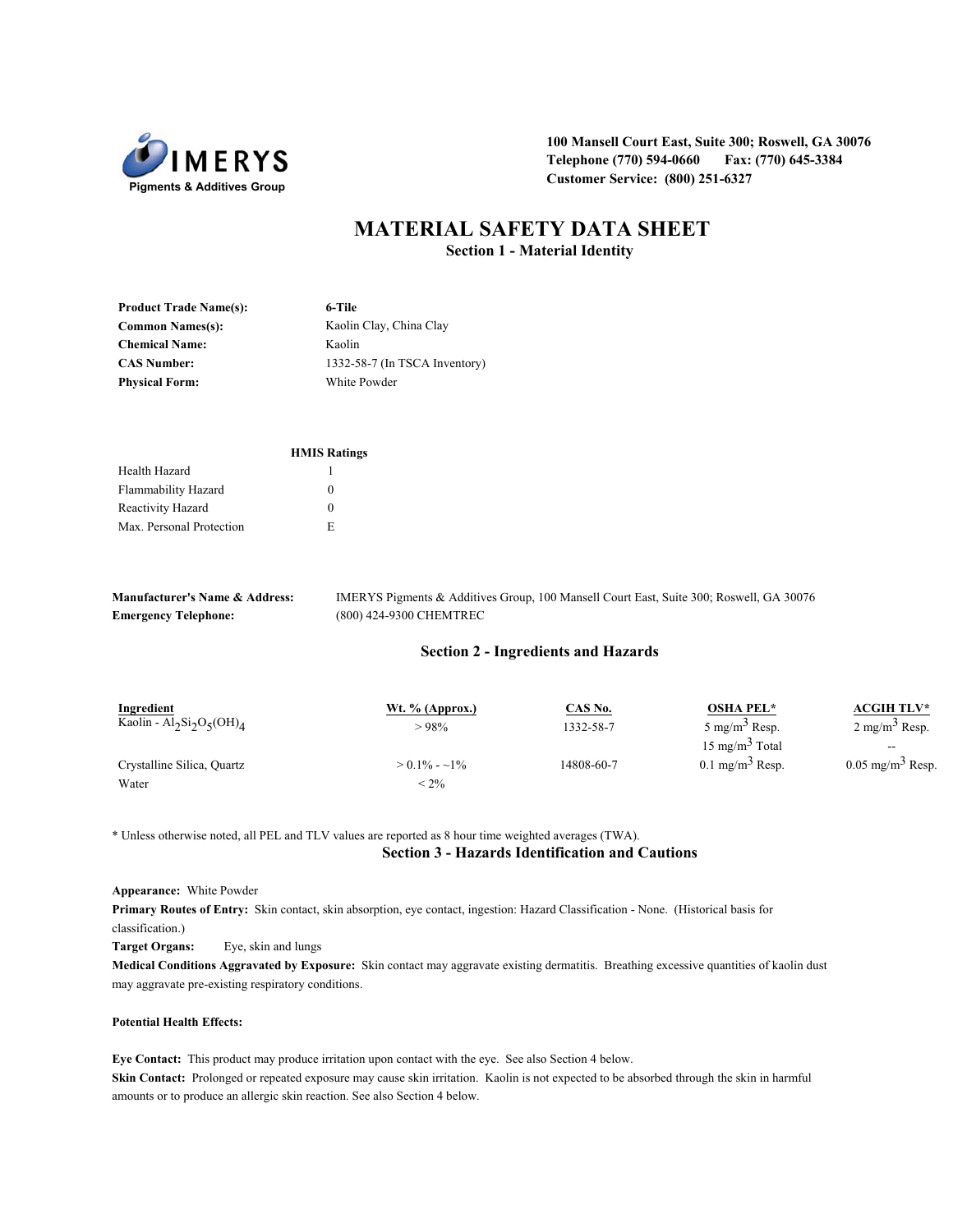**Ingestion:** No adverse effect is expected. If ingested, seek medical advice. See also Section 4 below.

**Inhalation:** Inhalation of excessive quantities of kaolin dust may irritate the respiratory tract. Prolonged exposure to respirable kaolin dust without use of appropriate respiratory equipment could adversely affect respiratory function including fibrogenic response. See Am. Rev. Respir. Dis. 1983; 127:215-220; 231-253; 141-142; Doc. Thres. Limit Values and Bio. Exp. Ind., Sixth Edition, 1991: OSHA PEL-29 C.F.R. 1910.1000. **Subchronic, Chronic:** None expected. No applicable information was found concerning any potential health effects resulting from subchronic or chronic exposure to kaolin.

This product typically contains crystalline silica (quartz sand) above 0.1% as a naturally occurring impurity. The International Agency for Research on Cancer has concluded that "crystalline silica inhaled in the form of quartz or cristobalite from occupational sources is carcinogenic to humans (Group I)." It also noted that carcinogenicity was not detected in all industrial circumstance studies, and may be dependent on external factors affecting its biological activity or distribution of its polymorphs. (See IARC Monographs on the Evaluation of Carcinogenic Risks to Humans, Volume 68 (1997).) Exposure to respirable silica has also been associated with silicosis, scleroderma, and nephrotoxicity. (See Occupational Lung Disorders, Third Edition, Chapter 12 (1994) and American Journal of Respiratory and Critical Care Medicine, Volume 155, pp 761-765 (1997).)

## **Section 4 - First Aid Measures**

| <b>Eve Contact:</b>  | Follow good industrial hygiene practices. In case of contact, immediately flush eyes with plenty of water. Seek medical  |
|----------------------|--------------------------------------------------------------------------------------------------------------------------|
|                      | aid if necessary.                                                                                                        |
| <b>Skin Contact:</b> | Follow good industrial hygiene practices. Wash affected skin areas thoroughly with soap and water. Seek medical aid if   |
|                      | necessary.                                                                                                               |
| <b>Inhalation:</b>   | Follow good industrial hygiene practices. If excessive exposure by inhalation is suspected, remove to fresh air. If      |
|                      | necessary, a MSHA/NIOSH or OSHA/NIOSH approved respirator is recommended. Seek medical aid if necessary.                 |
| <b>Ingestion:</b>    | Follow good industrial hygiene practices. If ingested, do not induce vomiting. If conscious, drink two glasses of water. |
|                      | Seek medical aid if necessary.                                                                                           |
|                      |                                                                                                                          |

### **Section 5 - Fire Fighting Measures**

|      | <b>Explosion Data:</b> Not Explosive               | <b>Flammability:</b> Not Flammable or Combustible |
|------|----------------------------------------------------|---------------------------------------------------|
| LEL: | Not Applicable                                     | <b>Flash Point:</b> Not Applicable                |
| UEL: | Not Applicable                                     | <b>Auto-Ignition:</b> Not Applicable              |
|      | <b>Extinguishing Media:</b> Product will not burn. |                                                   |
|      |                                                    |                                                   |

**NFPA 704M Hazard Classification:** Health: 1 Flammable: 0 Reactivity: 0

Use appropriate extinguishing media for packaging material if applicable.

#### **Section 6 - Accidental Release Measures**

Vacuum, pump or scoop spilled material into containers for reclaiming or disposal. Use proper respiratory and personal protective equipment. MSHA/NIOSH or OSHA/NIOSH approved respirator recommended. Spilled materials may cause slippery conditions when wet. Care should be exercised when walking on spills on floors or concrete pads. No neutralizing chemicals required. Material is inert and nonreactive. Kaolin is not a CERCLA listed hazardous substance.

## **Section 7 - Handling and Storage**

Storage in a cool, dry location is recommended.

Spilled materials may cause slippery conditions when wet. Care should be exercised when walking on spills on floors or concrete pads.

Minimize dust generation & accumulation.

If excessive dust is generated, provide adequate ventilation and use proper respiratory and personal protective equipment. MSHA/NIOSH or OSHA/NIOSH approved respirator recommended

**Section 8 - Exposure Control/Personal Protection**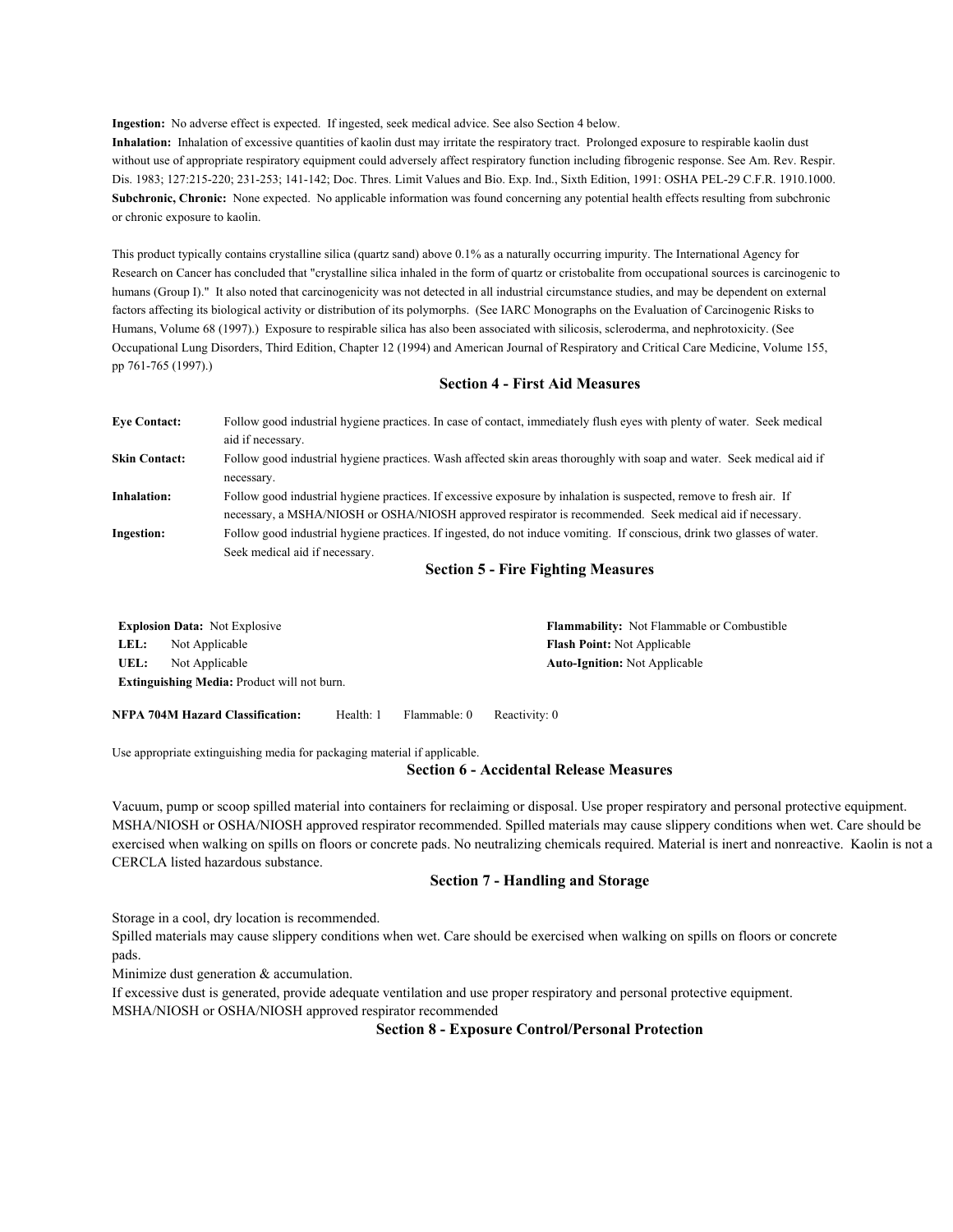| <b>Hazardous Ingredient</b> | Weight %(Approx.) | CAS No.    | MSHA PEL                  | <b>OSHA PEL</b>            | <b>ACGIH TLV</b>               |
|-----------------------------|-------------------|------------|---------------------------|----------------------------|--------------------------------|
|                             |                   | 1332-58-7  | 10mg/cu.m. Total          | 15mg/cu.m. Total           | 2 mg/cu.m. Respirable          |
|                             |                   |            |                           | 5 mg/cu.m. Resp.           |                                |
| Crystalline Silica, Quartz  | $> 0.1\% - 1\%$   | 14808-60-7 | $0.1 \text{ mg/m}$ 3 Resp | $0.1 \text{ mg/m}^3$ Resp. | $0.05$ mg/m <sup>3</sup> Resp. |

Unless otherwise noted, all PEL and TLV values are reported as 8 hour time weighted averages (TWA).

| <b>Respiratory Protection:</b> | If respirator is required, use of a MSHA/NIOSH or OSHA/NIOSH approved respirator is recommended.        |
|--------------------------------|---------------------------------------------------------------------------------------------------------|
| <b>Ventilation:</b>            | Use exhaust ventilation, if required, to maintain dust concentration below recommended exposure limits. |
| <b>Protective Equipment:</b>   | Wear side shield safety glasses. Rubber gloves are recommended for prolonged exposure.                  |
|                                | <b>Section 9 - Physical and Chemical Properties</b>                                                     |

| <b>Physical State:</b>   | Solid                                   | <b>Boiling Point:</b>    | Not Applicable |
|--------------------------|-----------------------------------------|--------------------------|----------------|
| Appearance & Odor:       | Odorless, white powder                  | <b>Freezing Point:</b>   | Not Applicable |
| pH (Aqueous Suspension): | $4.0 - 6.0$                             | <b>Vapor Pressure:</b>   | Not Applicable |
| <b>Specific Gravity:</b> | $-2.6$                                  | <b>Vapor Density:</b>    | Not Applicable |
| % Solubility in Water:   | Insoluble                               | VOC:                     | None           |
| <b>Melting Point:</b>    | Not Determined, $> 1500$ <sup>o</sup> C | <b>Evaporation Rate:</b> | Not Applicable |

## **Section 10 - Stability and Reactivity**

**Chemically Stable?** Yes  $X$  No<sub>ll</sub> Inert and nonreactive. **Compatible with Other Substances?** Yes  $X$  No Let and nonreactive. **Hazardous Decomposition/By-Products:** No hazardous decomposition or by-products expected. Inert and nonreactive. **Conditions Contributing to Hazardous Polymerization:** None, inert and nonreactive.

## **Section 11 - Disposal Considerations**

**EPA Waste Number:** Under RCRA (40 CFR 261) kaolin is a non-hazardous waste. Dispose of waste material in accordance with all local, state and federal requirements.

## **Section 12 - Toxicological Information**

**kaolin -** CAS No. 1332-58-7 **Primary Route of Exposure:** <u>X</u> Skin; <u>X</u> Eye Contact; <u>X</u> Inhalation; \_\_ Ingestion

### **Acute Health Hazards:**

Eye contact may cause mechanical irritation if exposed to excessive amounts of kaolin.

Skin contact may aggravate existing dermatitis.

Inhalation from prolonged and continuous exposure to excessive quantities of dust may aggravate existing asthmatic or respiratory conditions. No adverse effect expected when ingested.

### **Chronic Health Hazards:**

Prolonged inhalation of excessive levels of kaolin dust may cause a simple pneumoconiotic condition, not normally associated with a decrement in lung function. In cases of long term exposure to extremely high levels of dust, complicated pneumoconiosis with lung function impairment may occur.

| $\overline{\phantom{a}}$        |                                   |                                         |
|---------------------------------|-----------------------------------|-----------------------------------------|
| <b>Mutagenicity:</b> None known | <b>Teratogenicity:</b> None known | <b>Reproductive Effects: None known</b> |

\* See Section 3 for discussion of crystalline silica.